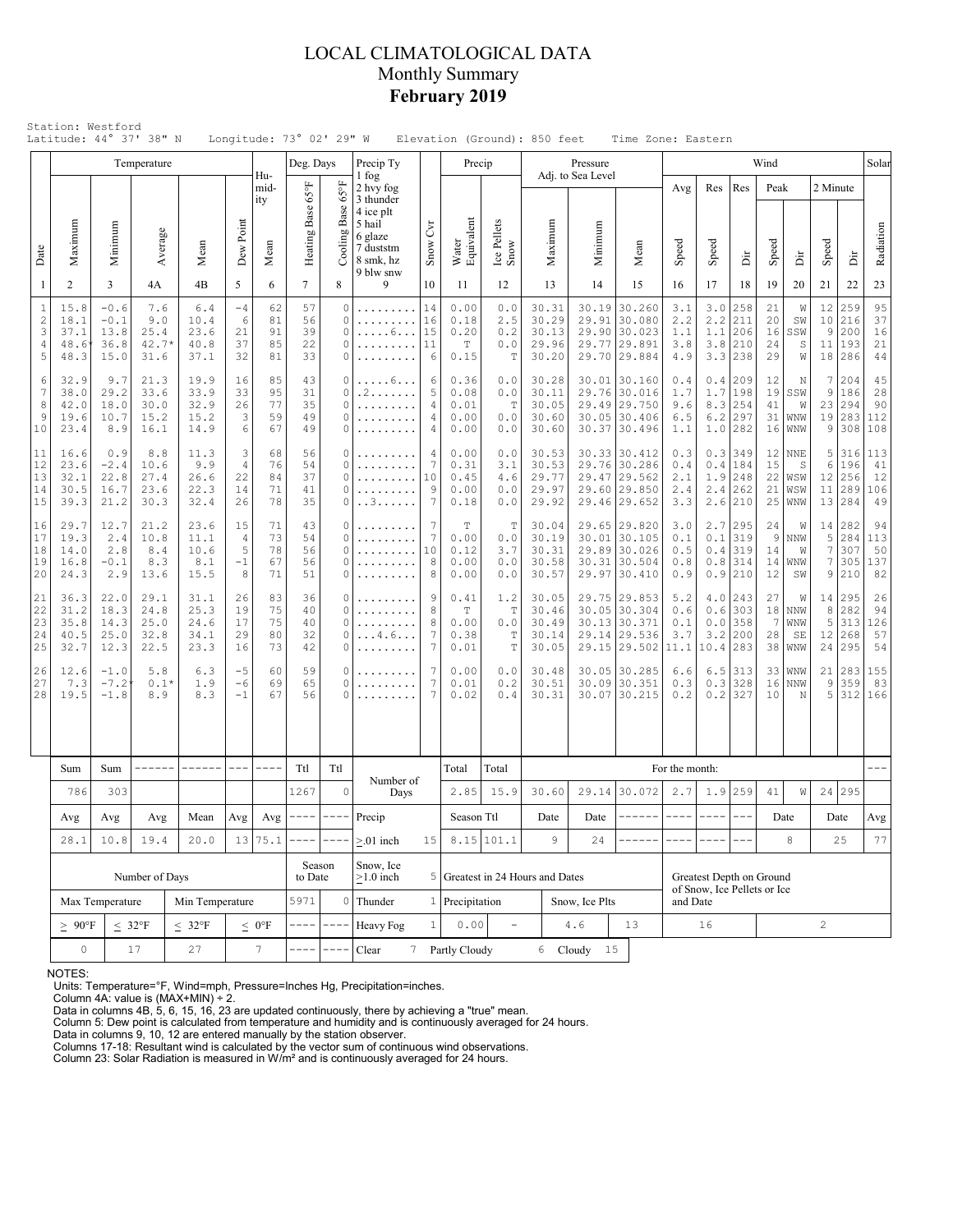## OBSERVATIONS AT 3-HOUR INTERVALS **February 2019: Westford**

| Wind                                                                                                                                                                                                                                                                                                                                                                                                                                                                                                                                                                                                               |                                                 |                                                                                   |                                                              |                                              |                                               |                                              |                                                               |                                                                                               |                                                                                |                                                                   |                                                                                       |                                                              |                                              |                                                                                                   |                                                 | Wind                                                      |                                                                         |                                                              |                                              |                                                                                              |                                                              |                                                                   |                                                             |                                                                    | Wind                                   |                                                                       |                                                                                                             |
|--------------------------------------------------------------------------------------------------------------------------------------------------------------------------------------------------------------------------------------------------------------------------------------------------------------------------------------------------------------------------------------------------------------------------------------------------------------------------------------------------------------------------------------------------------------------------------------------------------------------|-------------------------------------------------|-----------------------------------------------------------------------------------|--------------------------------------------------------------|----------------------------------------------|-----------------------------------------------|----------------------------------------------|---------------------------------------------------------------|-----------------------------------------------------------------------------------------------|--------------------------------------------------------------------------------|-------------------------------------------------------------------|---------------------------------------------------------------------------------------|--------------------------------------------------------------|----------------------------------------------|---------------------------------------------------------------------------------------------------|-------------------------------------------------|-----------------------------------------------------------|-------------------------------------------------------------------------|--------------------------------------------------------------|----------------------------------------------|----------------------------------------------------------------------------------------------|--------------------------------------------------------------|-------------------------------------------------------------------|-------------------------------------------------------------|--------------------------------------------------------------------|----------------------------------------|-----------------------------------------------------------------------|-------------------------------------------------------------------------------------------------------------|
| Hour                                                                                                                                                                                                                                                                                                                                                                                                                                                                                                                                                                                                               | Sunshine                                        | Pressure                                                                          | Rainfall<br>rate                                             | Temperature                                  | Dew Point                                     | Humidity                                     | Direction                                                     | Speed                                                                                         | Gust                                                                           | Sunshine                                                          | Pressure                                                                              | Rainfall<br>rate                                             | Temperature                                  | Dew Point                                                                                         | Humidity                                        | Direction                                                 | Speed                                                                   | Gust                                                         | Sunshine                                     | Pressure                                                                                     | Rainfall<br>rate                                             | Temperature                                                       | Dew Point                                                   | Humidity                                                           | Direction                              | Speed                                                                 | Gust                                                                                                        |
|                                                                                                                                                                                                                                                                                                                                                                                                                                                                                                                                                                                                                    |                                                 |                                                                                   |                                                              | FEB                                          | 01                                            |                                              |                                                               |                                                                                               |                                                                                |                                                                   |                                                                                       |                                                              | FEB 02                                       |                                                                                                   |                                                 |                                                           |                                                                         |                                                              |                                              |                                                                                              |                                                              | FEB 03                                                            |                                                             |                                                                    |                                        |                                                                       |                                                                                                             |
| 00<br>0<br>30.19<br>0.00<br>18<br>5<br>68<br>25<br>10<br>-3<br>$\sqrt{2}$<br>$-7$<br>21<br>$\overline{7}$<br>03<br>0<br>30.21<br>0.00<br>$\circ$<br>67<br>30.25<br>0.00<br>$\mathbb O$<br>$-7$<br>21<br>$\mathbf 1$<br>06<br>0<br>72<br>11<br>30.30<br>$\overline{c}$<br>24<br>3<br>09<br>33<br>0.00<br>$-5$<br>70<br>13<br>3<br>12<br>$-2$<br>10<br>441<br>30.27<br>0.00<br>12<br>53<br>22<br>15<br>30.24<br>37<br>27<br>5<br>15<br>98<br>0.00<br>15<br>$-6$<br>7<br>18<br>0<br>30.28<br>0.00<br>$-6$<br>30<br>0<br>$\mathbf 0$<br>55<br>5<br>21<br>$-2$<br>71<br>0<br>0<br>30.29<br>0.00<br>25<br>$\overline{4}$ |                                                 |                                                                                   |                                                              |                                              |                                               |                                              | 0<br>$\circ$<br>$\circ$<br>114<br>132<br>62<br>$\circ$<br>0   | 30.29<br>30.27<br>30.20<br>30.13<br>30.00<br>29.92<br>29.94<br>30.01                          | 0.00<br>0.00<br>0.00<br>0.00<br>0.00<br>0.00<br>0.00<br>0.00                   | 2<br>5<br>4<br>8<br>13<br>14<br>16<br>17                          | $-3$<br>$-1$<br>$-1$<br>$\overline{c}$<br>$\mathbf{1}$<br>10<br>13<br>15              | 77<br>78<br>79<br>75<br>58<br>87<br>90<br>91                 | 23<br>22<br>20<br>20<br>19<br>21<br>21<br>20 | 0<br>0<br>1<br>5<br>7<br>$\overline{\mathbf{c}}$<br>3<br>0                                        | 0<br>$\circ$<br>8<br>12<br>16<br>10<br>7<br>0   | 0<br>0<br>0<br>35<br>44<br>0<br>0                         | 30.06<br>30.08<br>30.10<br>30.12<br>30.09<br>23 29.98<br>29.94<br>29.90 | 0.00<br>0.00<br>0.00<br>0.00<br>0.00<br>0.00<br>0.00<br>0.00 | 18<br>17<br>15<br>18<br>22<br>25<br>30<br>34 | 16<br>15<br>13<br>16<br>19<br>23<br>29<br>32                                                 | 92, 28<br>92<br>92<br>91<br>86<br>91<br>95<br>94             | 28<br>36<br>0 <sub>0</sub><br>17<br>21<br>22<br>21                | 0<br>0<br>0<br>0<br>0<br>0<br>$\overline{\mathbf{c}}$<br>3  | 0<br>0<br>0<br>0<br>0<br>0<br>5<br>9                               |                                        |                                                                       |                                                                                                             |
|                                                                                                                                                                                                                                                                                                                                                                                                                                                                                                                                                                                                                    |                                                 |                                                                                   |                                                              | FEB                                          | 04                                            |                                              |                                                               |                                                                                               |                                                                                |                                                                   |                                                                                       |                                                              | FEB 05                                       |                                                                                                   |                                                 |                                                           |                                                                         |                                                              |                                              |                                                                                              |                                                              | FEB 06                                                            |                                                             |                                                                    |                                        |                                                                       |                                                                                                             |
| 00<br>03<br>06<br>09<br>12<br>15<br>18<br>21                                                                                                                                                                                                                                                                                                                                                                                                                                                                                                                                                                       | 0<br>$\mathbf 0$<br>91<br>91<br>49<br>0<br>0    | 0, 29.90<br>29.89<br>29.92<br>29.96<br>29.92<br>29.89<br>29.88<br>29.82           | 0.00<br>0.00<br>0.00<br>0.00<br>0.00<br>0.00<br>0.00<br>0.00 | 37<br>39<br>37<br>40<br>42<br>42<br>41<br>44 | 34<br>35<br>35<br>37<br>37<br>37<br>37<br>39  | 90<br>85<br>91<br>89<br>83<br>85<br>86<br>81 | 21<br>20<br>21<br>22<br>17<br>19<br>20<br>18                  | 5<br>$\,$ 8 $\,$<br>7<br>$\overline{c}$<br>4<br>4<br>3<br>$\mathbf{1}$                        | 12<br>13<br>11<br>8<br>7<br>8<br>7<br>6                                        | 0<br>$\circ$<br>$\circ$<br>28<br>265<br>65<br>0<br>0              | 29.77<br>29.72<br>29.73<br>29.75<br>29.77<br>29.91<br>30.07<br>30.16                  | 0.00<br>0.00<br>0.00<br>0.00<br>0.00<br>0.00<br>0.00<br>0.00 | 48<br>45<br>43<br>44<br>47<br>39<br>29<br>19 | 40<br>39<br>40<br>41<br>41<br>32<br>22<br>14                                                      | 73<br>78<br>91<br>89<br>78<br>76<br>77<br>79    | 20<br>20<br>20<br>22<br>25<br>29<br>32<br>33              | 5<br>8<br>8<br>6<br>5<br>6<br>8<br>4                                    | 20<br>14<br>16<br>12<br>12<br>16<br>13<br>11                 | 0<br>0<br>0<br>125<br>163<br>90<br>0<br>0    | 30.20<br>30.24<br>30.25<br>30.25<br>30.20<br>30.14<br>30.07<br>30.01                         | 0.00<br>0.00<br>0.00<br>0.00<br>0.00<br>0.00<br>0.00<br>0.00 | 15<br>13<br>10<br>15<br>20<br>24<br>25<br>30                      | 11<br>10<br>7<br>11<br>14<br>16<br>20<br>29                 | 83,00<br>88<br>89<br>86<br>77<br>72<br>82<br>94                    | 04<br>03<br>03<br>02<br>10<br>19<br>20 | 0<br>0<br>0<br>0<br>0<br>0<br>$\overline{\mathbf{c}}$<br>$\mathbf{1}$ | 0<br>0<br>0<br>0<br>0<br>0<br>8<br>8                                                                        |
|                                                                                                                                                                                                                                                                                                                                                                                                                                                                                                                                                                                                                    | FEB 07                                          |                                                                                   |                                                              |                                              |                                               |                                              |                                                               |                                                                                               |                                                                                |                                                                   | FEB 08                                                                                |                                                              |                                              |                                                                                                   |                                                 |                                                           |                                                                         |                                                              |                                              | FEB 09                                                                                       |                                                              |                                                                   |                                                             |                                                                    |                                        |                                                                       |                                                                                                             |
| 00<br>03<br>06<br>09<br>12<br>15<br>18<br>21                                                                                                                                                                                                                                                                                                                                                                                                                                                                                                                                                                       | $\mathbf 0$<br>0<br>46<br>134<br>70<br>0<br>0   | 0, 30.03<br>30.05<br>30.07<br>30.08<br>30.09<br>30.01<br>30.01<br>29.90           | 0.00<br>0.00<br>0.00<br>0.00<br>0.00<br>0.00<br>0.00<br>0.00 | 33<br>33<br>34<br>32<br>33<br>35<br>34<br>37 | 32<br>32<br>33<br>30<br>32<br>34<br>32<br>35  | 95<br>95<br>95<br>95<br>95<br>95<br>95<br>92 | 20<br>21<br>22<br>22<br>22<br>07<br>20<br>18                  | 4<br>5<br>$\circ$<br>0<br>0<br>0<br>0<br>4                                                    | 12<br>10<br>$\overline{4}$<br>0<br>$\circ$<br>$\circ$<br>$\mathbf 0$<br>10     | $\mathbf 0$<br>$\mathbf 0$<br>32<br>599<br>81<br>0<br>0           | 0, 29.77<br>29.67<br>29.55<br>29.64<br>29.68<br>29.78<br>29.86<br>29.94               | 0.00<br>0.00<br>0.00<br>0.00<br>0.00<br>0.00<br>0.00<br>0.00 | 37<br>37<br>42<br>39<br>41<br>31<br>25<br>22 | 35<br>35<br>38<br>37<br>29<br>20<br>15<br>13                                                      | 92<br>93<br>88<br>94<br>63<br>64<br>66<br>67    | 15 <sub>ا</sub><br>20<br>19<br>21<br>28<br>28<br>26<br>25 | 3<br>$\overline{7}$<br>15<br>$\mathbf 0$<br>10<br>12<br>14<br>12        | 12<br>14<br>36<br>7<br>21<br>29<br>32<br>22                  | $\circ$<br>0<br>141<br>487<br>193<br>0<br>0  | 0, 30.05<br>30.13<br>30.26<br>30.40<br>30.47<br>30.53<br>30.57<br>30.58                      | 0.00<br>0.00<br>0.00<br>0.00<br>0.00<br>0.00<br>0.00<br>0.00 | 18<br>15<br>13<br>13<br>17<br>19<br>15<br>16                      | 6<br>9<br>$\sqrt{2}$<br>2<br>3<br>4<br>-0<br>$\overline{c}$ | 59<br>76<br>62<br>61<br>53<br>50<br>51<br>55 26                    | 28<br>30<br>30<br>33<br>32<br>33<br>31 | 12<br>12<br>13<br>8<br>9<br>$\mathbf 1$<br>0<br>5                     | 27<br>23<br>$20$<br>$\begin{array}{c} 22 \\ 23 \end{array}$<br>$2\sqrt{1}$<br>$\mathbf{1}$<br>13            |
|                                                                                                                                                                                                                                                                                                                                                                                                                                                                                                                                                                                                                    |                                                 |                                                                                   |                                                              | FEB 10                                       |                                               |                                              |                                                               |                                                                                               |                                                                                |                                                                   |                                                                                       |                                                              | FEB 11                                       |                                                                                                   |                                                 |                                                           |                                                                         |                                                              |                                              |                                                                                              |                                                              | FEB 12                                                            |                                                             |                                                                    |                                        |                                                                       |                                                                                                             |
| 00<br>03<br>06<br>09<br>12<br>15<br>18<br>21                                                                                                                                                                                                                                                                                                                                                                                                                                                                                                                                                                       | $\mathbf 0$<br>0<br>193<br>471<br>211<br>0<br>0 | 0, 30.59<br>30.58<br>30.57<br>30.58<br>30.51<br>30.44<br>30.41<br>30.39           | 0.00<br>0.00<br>0.00<br>0.00<br>0.00<br>0.00<br>0.00<br>0.00 | 14<br>11<br>9<br>12<br>19<br>23<br>17<br>12  | 5<br>3<br>$\sqrt{2}$<br>3<br>6<br>8<br>9<br>7 | 69<br>69<br>72<br>68<br>56<br>53<br>68<br>80 | 24<br>30<br>26<br>27<br>25<br>30<br>31<br>31                  | 0<br>$\mathbb O$<br>0<br>$\mathbb O$<br>$\overline{\mathbf{c}}$<br>$\sqrt{2}$<br>$\circ$<br>0 | 7<br>$\mathbb O$<br>3<br>$\epsilon$<br>11<br>11<br>$\mathbf{1}$<br>$\mathbf 0$ | 0 <sub>1</sub><br>$\mathbf 0$<br>0<br>227<br>485<br>192<br>0<br>0 | 30.37 ا<br>30.33<br>30.35<br>30.40<br>30.41<br>30.40<br>30.44<br>30.50                | 0.00<br>0.00<br>0.00<br>0.00<br>0.00<br>0.00<br>0.00<br>0.00 | 15<br>15<br>11<br>11<br>16<br>15<br>9<br>3   | 9<br>9<br>6<br>4<br>3<br>$\,1\,$<br>$-2$<br>$-4$                                                  | 77<br>76<br>78<br>74<br>56<br>54<br>60<br>71    | 32<br>30<br>02<br>02<br>32<br>31<br>01<br>05              | 0<br>0<br>0<br>0<br>0<br>1<br>0<br>0                                    | 0<br>0<br>5<br>8<br>7<br>9<br>0<br>0                         | 0<br>0<br>134<br>171<br>60<br>0<br>0         | 0, 30.52<br>30.51<br>30.47<br>30.44<br>30.36<br>30.24<br>30.14<br>29.96                      | 0.00<br>0.00<br>0.00<br>0.00<br>0.00<br>0.00<br>0.00<br>0.00 | 2<br>$\sqrt{2}$<br>$-2$<br>$\overline{4}$<br>12<br>16<br>17<br>19 | -4<br>$-5$<br>$-7$<br>$-2$<br>$\circ$<br>4<br>14<br>17      | 77,05<br>73<br>79<br>73<br>59<br>60<br>88<br>90                    | 03<br>04<br>08<br>08<br>05<br>18<br>20 | 0<br>0<br>0<br>0<br>0<br>0<br>$\mathbf 1$<br>$\Omega$                 | 0<br>0<br>0<br>$\circ$<br>0<br>0<br>8<br>6                                                                  |
|                                                                                                                                                                                                                                                                                                                                                                                                                                                                                                                                                                                                                    | FEB 13                                          |                                                                                   |                                                              |                                              |                                               |                                              |                                                               |                                                                                               |                                                                                | FEB 14                                                            |                                                                                       |                                                              |                                              |                                                                                                   |                                                 |                                                           |                                                                         |                                                              | FEB <sub>15</sub>                            |                                                                                              |                                                              |                                                                   |                                                             |                                                                    |                                        |                                                                       |                                                                                                             |
| 00<br>03<br>06<br>10<br>12<br>15<br>18<br>21                                                                                                                                                                                                                                                                                                                                                                                                                                                                                                                                                                       | 0<br>0<br>18 <br>44<br>$\circ$                  | 0, 29.77<br>29.64<br>29.53<br>29.53<br>29.50<br>69 29.49<br>29.55<br>0 29.58      | 0.00<br>0.00<br>0.00<br>0.00<br>0.00<br>0.00<br>0.00<br>0.00 | 24<br>25<br>24<br>26<br>32<br>32<br>27<br>25 | 19<br>22<br>22<br>25<br>29<br>26<br>21<br>18  | 84<br>90<br>93<br>94<br>88<br>78             | <sub>18</sub><br>20<br>01<br>01<br>19<br>24<br>78 25<br>73 26 | 4<br>$\mathbb O$<br>0<br>0<br>0<br>4<br>6<br>4                                                | 10<br>$\mathbb O$<br>$\circ$<br>$\circ$<br>9<br>13<br>14                       | $\mathbb O$<br>$\circ$<br>$\mathbb O$<br>0                        | 0, 29.61<br>29.67<br>29.75<br>0 116 29.85<br>457 29.91<br>248 29.93<br>29.95<br>29.96 | 0.00<br>0.00<br>0.00<br>0.00<br>0.00<br>0.00<br>0.00<br>0.00 | 23<br>21<br>20<br>20<br>25<br>30<br>23<br>18 | 16<br>15<br>14<br>13<br>13<br>14<br>14<br>14                                                      | 72<br>76<br>79<br>74<br>60<br>51<br>67<br>83 25 | 26 ر<br>26<br>26<br>26<br>25<br>31<br>26                  | 3<br>3<br>4<br>4<br>4<br>3<br>0<br>0                                    | 13<br>12<br>$11\,$<br>16<br>9<br>10<br>5<br>0                | 0<br>0                                       | 0, 29.92<br>29.83<br>29.75<br>54 29.66<br>279 29.58<br>113 29.49<br>0 29.53<br>0 29.60       | 0.00<br>0.00<br>0.00<br>0.00<br>0.00<br>0.00<br>0.00<br>0.00 | 25<br>22<br>33<br>32<br>38<br>39<br>34<br>33                      | 19<br>18<br>22<br>26<br>30<br>34<br>33<br>25                | 76<br>83<br>64<br>79   18<br>73 17<br>81 17<br>93 26<br>73 29      | 21 ر<br>17<br>16                       | 2<br>$\mathsf O$<br>$\circ$<br>$\frac{5}{5}$<br>$\sqrt{2}$<br>6<br>8  | 6<br>$\circ$<br>16<br>15<br>21<br>8<br>12<br>15                                                             |
|                                                                                                                                                                                                                                                                                                                                                                                                                                                                                                                                                                                                                    |                                                 |                                                                                   |                                                              | FEB 16                                       |                                               |                                              |                                                               |                                                                                               |                                                                                |                                                                   |                                                                                       |                                                              | FEB 17                                       |                                                                                                   |                                                 |                                                           |                                                                         |                                                              |                                              |                                                                                              |                                                              | FEB 18                                                            |                                                             |                                                                    |                                        |                                                                       |                                                                                                             |
| 00<br>03<br>06<br>09<br>12<br>15<br>18<br>21                                                                                                                                                                                                                                                                                                                                                                                                                                                                                                                                                                       | $\circ$<br>$\circ$<br>237<br>0                  | 0, 29.65<br>29.68<br>29.70<br>195 29.75<br>29.78<br>283 29.84<br>0 29.95<br>30.00 | 0.00<br>0.00<br>0.00<br>0.00<br>0.00<br>0.00<br>0.00<br>0.00 | 30<br>27<br>27<br>27<br>27<br>25<br>19<br>17 | 22<br>18<br>19<br>19<br>18<br>14<br>11<br>10  | 70<br>74<br>71<br>69<br>63<br>69<br>72       | 73, 28<br>24<br>26<br>25<br>28<br>32<br>33<br>32              | 6<br>$\mathbf 1$<br>5<br>5<br>$\sqrt{2}$<br>6<br>4<br>3                                       | 16<br>10<br>20<br>10<br>11<br>16<br>11<br>11                                   | $\circ$<br>$\circ$<br>522<br>294<br>0<br>0                        | 0, 30.04<br>30.09<br>30.13<br> 241 30.18<br>30.16<br>30.13<br>30.07<br>30.04          | 0.00<br>0.00<br>0.00<br>0.00<br>0.00<br>0.00<br>0.00<br>0.00 | 13<br>9<br>4<br>8<br>18<br>18<br>12<br>11    | 7<br>$\sqrt{4}$<br>$\mathbb O$<br>$\ensuremath{\mathsf{3}}$<br>$\epsilon$<br>6<br>$\sqrt{4}$<br>4 | 78<br>79<br>84<br>81<br>60<br>60<br>69<br>74    | 32 ا<br>33<br>30<br>04<br>32<br>30<br>31<br>31            | 0<br>0<br>0<br>0<br>0<br>0<br>0<br>0                                    | 0<br>0<br>0<br>6<br>0<br>6<br>0<br>0                         |                                              | 0, 30.01<br>$0$ 29.95<br>0 29.91<br>32 29.90<br>102 29.93<br>285 30.00<br>0 30.12<br>0 30.22 | 0.00<br>0.00<br>0.00<br>0.00<br>0.00<br>0.00<br>0.00<br>0.00 | 10<br>13<br>12<br>13<br>14<br>13<br>$\overline{7}$<br>9           | 4<br>6<br>6<br>9<br>9<br>6<br>$-0$<br>3                     | 79,31<br>74 <br>79 00<br>86 01<br>83 01<br>74 02<br>72 01<br>76 27 | 0 <sub>0</sub>                         | 0<br>0<br>0<br>0<br>0<br>2<br>$\mathbb O$<br>2                        | 0<br>$\mathbb O$<br>$\mathbb O$<br>$\mathbb O$<br>$\begin{array}{c} 5 \\ 8 \end{array}$<br>$\mathbb O$<br>9 |

# MAXIMUM SHORT DURATION PRECIPITATION

| Time Period (minutes) |       | 10    | 15    | 20    | 30    | 45   | 60    | 80    | 100   | 120   | 150  | 180   |
|-----------------------|-------|-------|-------|-------|-------|------|-------|-------|-------|-------|------|-------|
| Precipitation         | 0.00  | 0.00  | 0.00  | 0.00  | 0.00  | 0.00 | 0.00  | 0.00  | 0.00  | 0.00  | 0.00 | 0.00  |
| Ended: Date           | $- -$ | $- -$ | $- -$ | $- -$ | $- -$ | $ -$ | $- -$ | $- -$ | $- -$ | $- -$ | $ -$ | $- -$ |
| Ended: Time           | ____  |       |       |       | ----  |      |       |       |       |       |      |       |

The precipitation amounts may occur at any time during the month. The time indicated is the ending time of the interval. Date and time are not entered for trace amounts.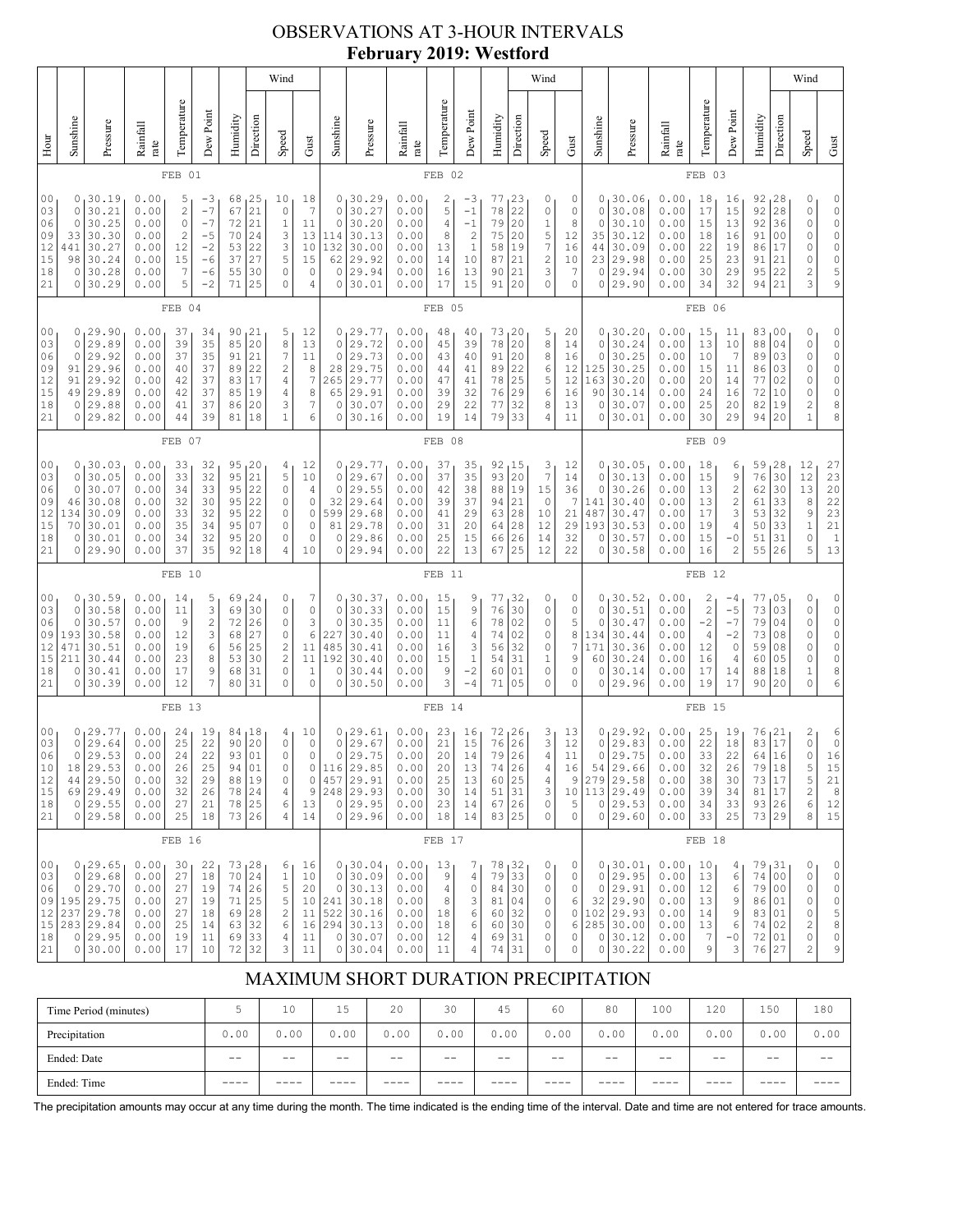### OBSERVATIONS AT 3-HOUR INTERVALS **February 2019: Westford**

|                                                                                                                                                                                                                                                                                                                                                                                                                                                                                                                                                                                                                                                                                      | Wind                                                          |                                                                           |                                                              |                                                                  |                                                                    |                                                               |                                                                         |                                                                                           |                                                                                                |                                                           |                                                                           |                                                              |                                                                                                                   |                                                                                             | Wind                                             |                                                                                                 |                                                                                  |                                                                                              |                                              |                                                                                        |                                                              |                                                                                                                 |                                                                 | Wind                                             |                                              |                                                                                          |                                                                                                                   |
|--------------------------------------------------------------------------------------------------------------------------------------------------------------------------------------------------------------------------------------------------------------------------------------------------------------------------------------------------------------------------------------------------------------------------------------------------------------------------------------------------------------------------------------------------------------------------------------------------------------------------------------------------------------------------------------|---------------------------------------------------------------|---------------------------------------------------------------------------|--------------------------------------------------------------|------------------------------------------------------------------|--------------------------------------------------------------------|---------------------------------------------------------------|-------------------------------------------------------------------------|-------------------------------------------------------------------------------------------|------------------------------------------------------------------------------------------------|-----------------------------------------------------------|---------------------------------------------------------------------------|--------------------------------------------------------------|-------------------------------------------------------------------------------------------------------------------|---------------------------------------------------------------------------------------------|--------------------------------------------------|-------------------------------------------------------------------------------------------------|----------------------------------------------------------------------------------|----------------------------------------------------------------------------------------------|----------------------------------------------|----------------------------------------------------------------------------------------|--------------------------------------------------------------|-----------------------------------------------------------------------------------------------------------------|-----------------------------------------------------------------|--------------------------------------------------|----------------------------------------------|------------------------------------------------------------------------------------------|-------------------------------------------------------------------------------------------------------------------|
| Hour                                                                                                                                                                                                                                                                                                                                                                                                                                                                                                                                                                                                                                                                                 | Sunshine                                                      | Pressure                                                                  | Rainfall<br>rate                                             | Temperature                                                      | Dew Point                                                          | Humidity                                                      | Direction                                                               | Speed                                                                                     | Gust                                                                                           | Sunshine                                                  | Pressure                                                                  | Rainfall<br>rate                                             | Temperature                                                                                                       | Dew Point                                                                                   | Humidity                                         | Direction                                                                                       | Speed                                                                            | Gust                                                                                         | Sunshine                                     | Pressure                                                                               | Rainfall<br>rate                                             | Temperature                                                                                                     | Dew Point                                                       | Humidity                                         | Direction                                    | Speed                                                                                    | $_{\rm Gust}$                                                                                                     |
|                                                                                                                                                                                                                                                                                                                                                                                                                                                                                                                                                                                                                                                                                      |                                                               |                                                                           |                                                              | FEB 19                                                           |                                                                    |                                                               |                                                                         |                                                                                           |                                                                                                |                                                           |                                                                           |                                                              | FEB 20                                                                                                            |                                                                                             |                                                  |                                                                                                 |                                                                                  |                                                                                              | FEB 21                                       |                                                                                        |                                                              |                                                                                                                 |                                                                 |                                                  |                                              |                                                                                          |                                                                                                                   |
| 00<br>0, 30.31<br>0.00<br>77 32<br>11<br>6<br>0<br>$\mathbf{1}$<br>79<br>33<br>$\mathsf{O}\xspace$<br>30.39<br>0.00<br>$\circ$<br>03<br>$\overline{4}$<br>$-1$<br>$\mathsf 9$<br>$\circ$<br>30.46<br>0.00<br>$\sqrt{2}$<br>$-2$<br>82<br>01<br>$^{\rm 8}$<br>06<br>$\circ$<br>30.54<br>0.00<br>$\mathbb O$<br>77<br>04<br>09<br>287<br>6<br>$\circ$<br>$\circ$<br>0.00<br>12<br>555<br>30.55<br>13<br>$1\,$<br>58<br>30<br>$\circ$<br>10<br>$\mathbb O$<br>49<br>31<br>15<br>311<br>30.53<br>0.00<br>16<br>$\mathbf{1}$<br>11<br>0.00<br>$-3$<br>30<br>$\circ$<br>3<br>18<br>$\circ$<br>30.53<br>10<br>54<br>30.57<br>$-1$<br>26<br>$\mathbf{0}$<br>5<br>21<br>0<br>0.00<br>10<br>62 |                                                               |                                                                           |                                                              |                                                                  |                                                                    | $\circ$<br>$\circ$<br>193<br>258<br>216<br>$\circ$<br>$\circ$ | 0, 30.55<br>30.56<br>30.52<br>30.54<br>30.47<br>30.39<br>30.33<br>30.19 | 0.00<br>0.00<br>0.00<br>0.00<br>0.00<br>0.00<br>0.00<br>0.00                              | 6<br>5<br>8<br>13<br>20<br>24<br>21<br>22                                                      | $-0$<br>$-1$<br>$\mathbf{3}$<br>5<br>10<br>13<br>13<br>13 | 74, 22<br>76<br>79<br>69<br>64<br>62<br>69<br>66                          | 21<br>21<br>21<br>22<br>21<br> 21<br>19                      | 0<br>$\mathbb O$<br>$\mathbb O$<br>$\sqrt{2}$<br>$\overline{\mathbf{c}}$<br>$\sqrt{4}$<br>$\circ$<br>$\mathbf{1}$ | 0<br>$\mathbb O$<br>$\circ$<br>$\overline{7}$<br>$\,8\,$<br>$\mathsf 9$<br>$\mathbb O$<br>9 | $\circ$<br>62                                    | 0 <sub>1</sub> 29.97<br>29.85<br>0 29.75<br>76 29.76<br>29.78<br>30 29.82<br>0 29.88<br>0 29.98 | 0.00<br>0.00<br>0.00<br>0.00<br>0.00<br>0.00<br>0.00<br>0.00                     | 24<br>22<br>28<br>32<br>36<br>36<br>35<br>33                                                 | 20<br>20<br>25<br>29<br>31<br>29<br>28<br>27 | 88,16<br>91<br>90<br>88<br>82<br>76<br>76<br>76 29                                     | 19<br>21<br>21<br>27<br>24<br>24                             | $\overline{4}$<br>$\sqrt{2}$<br>$\tau$<br>8<br>$\boldsymbol{7}$<br>$\ensuremath{\mathsf{3}}$<br>$\sqrt{2}$<br>4 | 8<br>$10$<br>22<br>15<br>15<br>13<br>15<br>18                   |                                                  |                                              |                                                                                          |                                                                                                                   |
|                                                                                                                                                                                                                                                                                                                                                                                                                                                                                                                                                                                                                                                                                      | FEB 22                                                        |                                                                           |                                                              |                                                                  |                                                                    |                                                               |                                                                         |                                                                                           |                                                                                                | FEB 23                                                    |                                                                           |                                                              |                                                                                                                   |                                                                                             |                                                  |                                                                                                 |                                                                                  |                                                                                              | FEB 24                                       |                                                                                        |                                                              |                                                                                                                 |                                                                 |                                                  |                                              |                                                                                          |                                                                                                                   |
| 00<br>03<br>06<br>09<br>12<br>15<br>18<br>21                                                                                                                                                                                                                                                                                                                                                                                                                                                                                                                                                                                                                                         | $\circ$<br>$\circ$<br>190<br>345<br>171<br>$\circ$<br>$\circ$ | 0, 30.05<br>30.14<br>30.22<br>30.32<br>30.34<br>30.34<br>30.39<br>30.42   | 0.00<br>0.00<br>0.00<br>0.00<br>0.00<br>0.00<br>0.00<br>0.00 | 31<br>27<br>21<br>24<br>28<br>31<br>27<br>21                     | 25<br>22<br>16<br>18<br>19<br>19<br>19<br>15                       | 78<br>82<br>80<br>77<br>70<br>62<br>72<br>79                  | 32<br>06<br>31<br>29<br>29<br>32<br>30<br>29                            | 0<br>$\mathbb O$<br>$\circ$<br>$\overline{2}$<br>$\circ$<br>0<br>$\mathbf{1}$<br>$\Omega$ | 10<br>$\circ$<br>$\circ$<br>7<br>11<br>4<br>5<br>$\Omega$                                      | $\circ$<br>$\circ$<br>160<br>504<br>246<br>$\circ$        | 0, 30.45<br>30.45<br>30.48<br>30.48<br>30.42<br>30.33<br>30.28<br>0 30.25 | 0.00<br>0.00<br>0.00<br>0.00<br>0.00<br>0.00<br>0.00<br>0.00 | 20<br>15<br>17<br>24<br>33<br>35<br>28<br>24                                                                      | 15<br>12<br>15<br>18<br>20<br>21<br>20<br>19                                                | 80, 29<br>89<br>90<br>77<br>58<br>58<br>72<br>82 | 29<br>29<br>23<br>01<br>05<br>18<br>18                                                          | 0<br>$\mathbb O$<br>0<br>$\mathbb O$<br>$\mathbb O$<br>$\circ$<br>0<br>0         | 0<br>$\circ$<br>$\circ$<br>$\circ$<br>$\sqrt{2}$<br>$\overline{2}$<br>$\circ$<br>$\mathbb O$ | $\circ$<br>$\circ$                           | 0, 30.14<br>30.01<br>29.87<br>83 29.70<br>327 29.42<br>181 29.28<br>0 29.15<br>0 29.17 | 0.00<br>0.00<br>0.00<br>0.00<br>0.00<br>0.00<br>0.00<br>0.00 | 25<br>33<br>31<br>33<br>40<br>37<br>37<br>36                                                                    | 20<br>21<br>27<br>28<br>32<br>33<br>33<br>30                    | 80, 22<br>61<br>85<br>85<br>72<br>88<br>85<br>80 | 17<br>17<br>15<br>17<br>18<br>21<br>26       | $\circ$<br>4<br>6<br>$\sqrt{2}$<br>$\sqrt{4}$<br>3<br>$\mathbf 5$<br>6                   | $\begin{array}{c} 0 \\ 10 \end{array}$<br>19<br>$10$<br>19<br>12<br>12<br>14                                      |
|                                                                                                                                                                                                                                                                                                                                                                                                                                                                                                                                                                                                                                                                                      |                                                               |                                                                           |                                                              | FEB 25                                                           |                                                                    |                                                               |                                                                         |                                                                                           |                                                                                                |                                                           | FEB 26                                                                    |                                                              |                                                                                                                   |                                                                                             |                                                  |                                                                                                 |                                                                                  |                                                                                              |                                              |                                                                                        | FEB 27                                                       |                                                                                                                 |                                                                 |                                                  |                                              |                                                                                          |                                                                                                                   |
| 00<br>03<br>06<br>09<br>12<br>15<br>18<br>21                                                                                                                                                                                                                                                                                                                                                                                                                                                                                                                                                                                                                                         | $\circ$<br>0<br>116<br>171<br>121<br>$\circ$                  | 0, 29.16<br>29.16<br>29.22<br>29.29<br>29.43<br>29.59<br>29.77<br>0 29.94 | 0.00<br>0.00<br>0.00<br>0.00<br>0.00<br>0.00<br>0.00<br>0.00 | 32<br>30<br>28<br>26<br>24<br>21<br>20<br>16                     | 28<br>24<br>20<br>19<br>18<br>16<br>9<br>5                         | 78<br>72<br>73<br>77<br>79<br>63<br>64                        | 86 24<br>25<br>$\overline{25}$<br>25<br>29<br>29<br>31<br>28            | $\mathbf{1}$<br>$\overline{7}$<br>13<br>10<br>11<br>14<br>10<br>13                        | 10<br>24<br>27<br>27<br>28<br>25<br>28<br>32                                                   | $\circ$<br>$\circ$<br>315<br>580<br>380<br>0<br>$\circ$   | 0, 30.05<br>30.14<br>30.25<br>30.29<br>30.28<br>30.29<br>30.37<br>30.40   | 0.00<br>0.00<br>0.00<br>0.00<br>0.00<br>0.00<br>0.00<br>0.00 | 12<br>9<br>$\overline{4}$<br>5<br>9<br>$\mathsf 9$<br>5<br>$\overline{c}$                                         | 3<br>$\ensuremath{\mathsf{3}}$<br>$-5$<br>$-8$<br>$-6$<br>$-6$<br>$-7$<br>$-7$              | 67<br>74<br>67<br>54<br>49<br>48<br>55<br>65     | 30<br>29<br>27<br>31<br>31<br>31<br>32<br>33                                                    | 12<br>$\boldsymbol{7}$<br>$\,1\,$<br>10<br>7<br>13<br>$\mathsf 9$<br>$\mathbf 0$ | 23<br>15<br>14<br>19<br>29<br>28<br>13<br>9                                                  | $\circ$<br>$\circ$<br>250<br>302<br>100<br>0 | 0, 30.48<br>30.50<br>30.49<br>30.46<br>30.39<br>30.29<br>30.23<br>0 30.16              | 0.00<br>0.00<br>0.00<br>0.00<br>0.00<br>0.00<br>0.00<br>0.00 | $-1$<br>$-4$<br>$-5$<br>$\mathbf{1}$<br>6<br>6<br>5<br>5                                                        | $-9$<br>$-11$<br>$-11$<br>$-9$<br>$-9$<br>$-7$<br>$-1$<br>$1\,$ | 68<br>72<br>76<br>63<br>49<br>53<br>74<br>84     | 33<br>32<br>32<br>01<br>32<br>21<br>20<br>20 | $\circ$<br>$\circ$<br>$\circ$<br>$\mathbb O$<br>$\circ$<br>$\circ$<br>$\circ$<br>$\circ$ | $\begin{matrix} 8 \\ 6 \end{matrix}$<br>$\rm _0$<br>$\mathbb O$<br>$\circ$<br>$\bar{0}$<br>$\mathbb O$<br>$\circ$ |
|                                                                                                                                                                                                                                                                                                                                                                                                                                                                                                                                                                                                                                                                                      |                                                               |                                                                           |                                                              | FEB <sub>28</sub>                                                |                                                                    |                                                               |                                                                         |                                                                                           |                                                                                                |                                                           |                                                                           |                                                              |                                                                                                                   |                                                                                             |                                                  |                                                                                                 |                                                                                  |                                                                                              |                                              |                                                                                        |                                                              |                                                                                                                 |                                                                 |                                                  |                                              |                                                                                          |                                                                                                                   |
| 00<br>03<br>06<br>09<br>12<br>15<br>18<br>21                                                                                                                                                                                                                                                                                                                                                                                                                                                                                                                                                                                                                                         | $\circ$<br>0<br>278<br>633<br>417<br>0<br>0                   | 0, 30.09<br>30.07<br>30.14<br>30.22<br>30.26<br>30.25<br>30.27<br>30.30   | 0.00<br>0.00<br>0.00<br>0.00<br>0.00<br>0.00<br>0.00<br>0.00 | 5<br>5<br>$\mathbb O$<br>$\boldsymbol{7}$<br>15<br>18<br>12<br>6 | 2<br>$\sqrt{2}$<br>$-3$<br>$-1$<br>$\,1\,$<br>$-1$<br>$-2$<br>$-2$ | 86<br>84<br>70<br>53<br>41<br>53<br>69                        | 86 02<br>02<br>01<br>01<br>33<br>33<br>28<br>28                         | 0<br>$\circ$<br>$\circ$<br>$\mathbb O$<br>$\mathbf{1}$<br>3<br>$\circ$<br>$\circ$         | 0<br>$\mathbb O$<br>$\mathbb O$<br>0<br>$\overline{7}$<br>$\mathfrak{g}$<br>$\circ$<br>$\circ$ |                                                           |                                                                           |                                                              |                                                                                                                   |                                                                                             |                                                  |                                                                                                 |                                                                                  |                                                                                              |                                              |                                                                                        |                                                              |                                                                                                                 |                                                                 |                                                  |                                              |                                                                                          |                                                                                                                   |
|                                                                                                                                                                                                                                                                                                                                                                                                                                                                                                                                                                                                                                                                                      |                                                               |                                                                           |                                                              |                                                                  |                                                                    |                                                               |                                                                         |                                                                                           |                                                                                                |                                                           |                                                                           |                                                              |                                                                                                                   |                                                                                             |                                                  |                                                                                                 |                                                                                  |                                                                                              |                                              |                                                                                        |                                                              |                                                                                                                 |                                                                 |                                                  |                                              |                                                                                          |                                                                                                                   |
|                                                                                                                                                                                                                                                                                                                                                                                                                                                                                                                                                                                                                                                                                      |                                                               |                                                                           |                                                              |                                                                  |                                                                    |                                                               |                                                                         |                                                                                           |                                                                                                |                                                           |                                                                           |                                                              |                                                                                                                   |                                                                                             |                                                  |                                                                                                 |                                                                                  |                                                                                              |                                              |                                                                                        |                                                              |                                                                                                                 |                                                                 |                                                  |                                              |                                                                                          |                                                                                                                   |

NOTES:<br>Units: Temperature=°F, Wind=mph, Pressure=Inches Hg, Precipitation=inches.<br>Units: Temperature=°F, Wind=mph, Pressure=Inches Hg, Precipitation=inches.<br>
Yind Direction: Directions are those from which the wind is blow

## WEATHER NOTES SUMMARY BY HOUR

|    |                                                          |                                            |                                                                              | Averages                                     |                                              |                                              |                                                      | Resultant<br>Wind                            |                                                      |  |  |
|----|----------------------------------------------------------|--------------------------------------------|------------------------------------------------------------------------------|----------------------------------------------|----------------------------------------------|----------------------------------------------|------------------------------------------------------|----------------------------------------------|------------------------------------------------------|--|--|
| ì. | Hour                                                     | Sunshine                                   | Pressure                                                                     | Temperature                                  | Dew Point                                    | Humidity                                     | Wind Speed                                           | Direction                                    | Speed                                                |  |  |
|    | 0 <sub>0</sub><br>03<br>06<br>09<br>12<br>15<br>18<br>21 | 0<br>0<br>0<br>136<br>316<br>166<br>0<br>0 | 30.070<br>30.065<br>30.068<br>30.090<br>30.070<br>30.054<br>30.070<br>30.081 | 19<br>18<br>17<br>19<br>24<br>25<br>21<br>19 | 13<br>12<br>12<br>13<br>14<br>14<br>13<br>13 | 79<br>80<br>81<br>78<br>67<br>66<br>73<br>77 | 2.6<br>2.3<br>2.9<br>2.6<br>3.0<br>3.2<br>2.7<br>2.5 | 25<br>24<br>23<br>25<br>26<br>29<br>28<br>27 | 1.8<br>1.7<br>2.2<br>1.8<br>2.0<br>2.4<br>2.0<br>2.1 |  |  |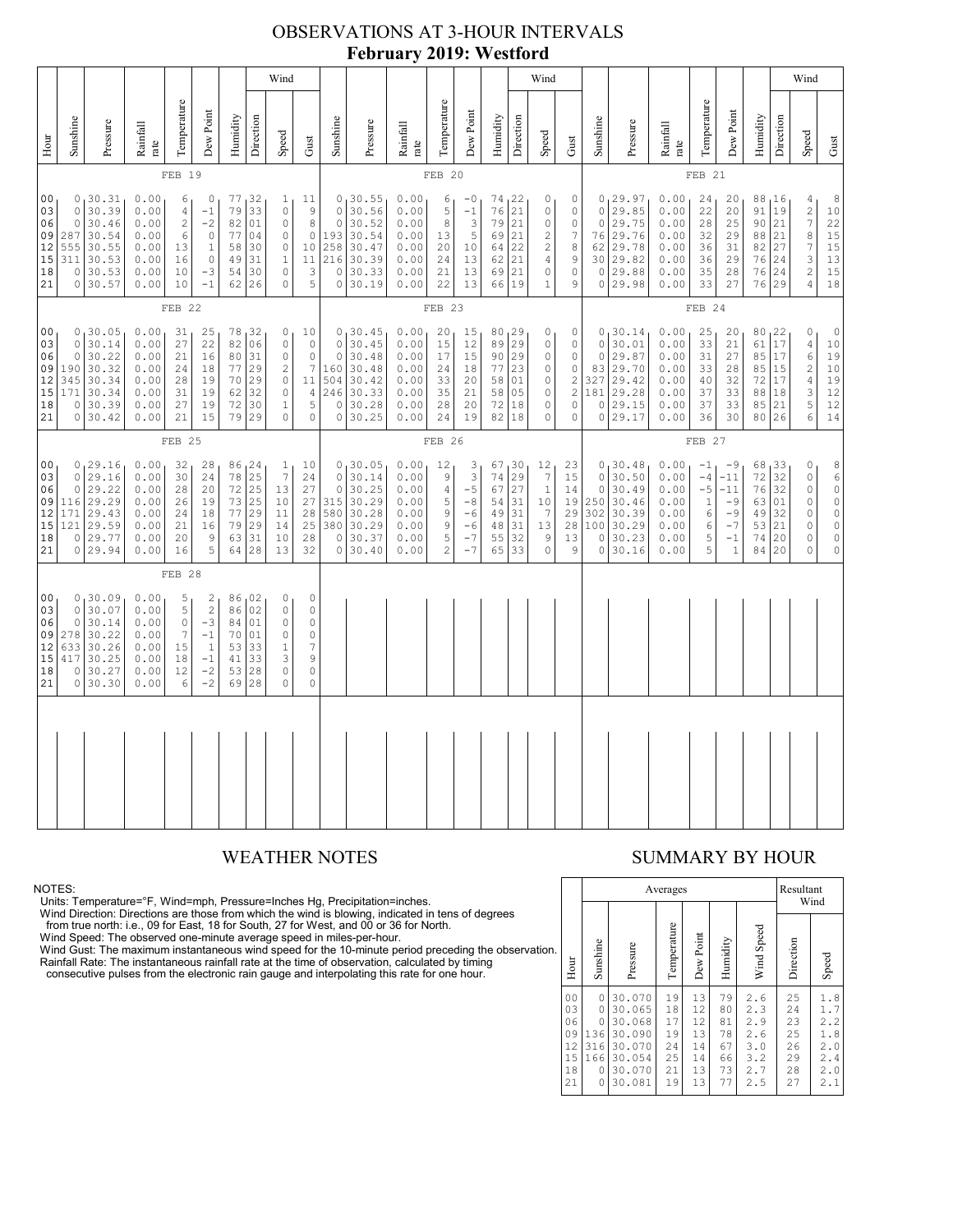## HOURLY PRECIPITATION (Water Equivalent) **February 2019: Westford**

| Date                                                               | A.M. Hour Ending at |    |    |    |    |    |    |    |                                                                                                                                                                                                                                                                                                                                                 |    |    |    |    |    | P.M. Hour Ending at |    |    |    |    |    |    |    |    |    |                                                           |  |  |  |
|--------------------------------------------------------------------|---------------------|----|----|----|----|----|----|----|-------------------------------------------------------------------------------------------------------------------------------------------------------------------------------------------------------------------------------------------------------------------------------------------------------------------------------------------------|----|----|----|----|----|---------------------|----|----|----|----|----|----|----|----|----|-----------------------------------------------------------|--|--|--|
|                                                                    | 01                  | 02 | 03 | 04 | 05 | 06 | 07 | 08 | 09                                                                                                                                                                                                                                                                                                                                              | 10 | 11 | 12 | 01 | 02 | 03                  | 04 | 05 | 06 | 07 | 08 | 09 | 10 | 11 | 12 | $_{\mbox{\small \texttt{Date}}}$                          |  |  |  |
| 01<br>$02\,$<br>03<br>04<br>05                                     |                     |    |    |    |    |    |    |    |                                                                                                                                                                                                                                                                                                                                                 |    |    |    |    |    |                     |    |    |    |    |    |    |    |    |    | 01<br>02<br>03<br>03<br>04<br>05                          |  |  |  |
| 06<br>07<br>$0\,8$<br>09<br>$10$                                   |                     |    |    |    |    |    |    |    |                                                                                                                                                                                                                                                                                                                                                 |    |    |    |    |    |                     |    |    |    |    |    |    |    |    |    | $0\,6$                                                    |  |  |  |
| $11\,$<br>$12$<br>$13\,$<br>14<br>15                               |                     |    |    |    |    |    |    |    |                                                                                                                                                                                                                                                                                                                                                 |    |    |    |    |    |                     |    |    |    |    |    |    |    |    |    | $\begin{array}{c} 11 \\ 12 \\ 13 \\ 14 \\ 15 \end{array}$ |  |  |  |
| 16<br>17<br>$1\,8$<br>19<br>20                                     |                     |    |    |    |    |    |    |    |                                                                                                                                                                                                                                                                                                                                                 |    |    |    |    |    |                     |    |    |    |    |    |    |    |    |    | $\begin{array}{c} 16 \\ 17 \\ 18 \\ 19 \\ 20 \end{array}$ |  |  |  |
| 21<br>$2\sqrt{2}$<br>$\begin{array}{c} 23 \\ 24 \end{array}$<br>25 |                     |    |    |    |    |    |    |    |                                                                                                                                                                                                                                                                                                                                                 |    |    |    |    |    |                     |    |    |    |    |    |    |    |    |    |                                                           |  |  |  |
| 26<br>27<br>28                                                     |                     |    |    |    |    |    |    |    |                                                                                                                                                                                                                                                                                                                                                 |    |    |    |    |    |                     |    |    |    |    |    |    |    |    |    | $\begin{array}{c} 26 \\ 27 \\ 28 \end{array}$             |  |  |  |
|                                                                    |                     |    |    |    |    |    |    |    | $\text{Sum}[\text{0.00}[\text{0.00}[\text{0.00}[\text{0.00}[\text{0.00}[\text{0.00}[\text{0.00}[\text{0.00}[\text{0.00}[\text{0.00}[\text{0.00}[\text{0.00}[\text{0.00}[\text{0.00}[\text{0.00}[\text{0.00}[\text{0.00}[\text{0.00}[\text{0.00}[\text{0.00}[\text{0.00}[\text{0.00}[\text{0.00}[\text{0.00}[\text{0.00}[\text{0.00}[\text{0.00$ |    |    |    |    |    |                     |    |    |    |    |    |    |    |    |    |                                                           |  |  |  |

During a frozen precipitation event, hourly precipitation totals may not be recorded. In this case, daily amounts are typically entered in the last column (hour ending at 12 A.M.)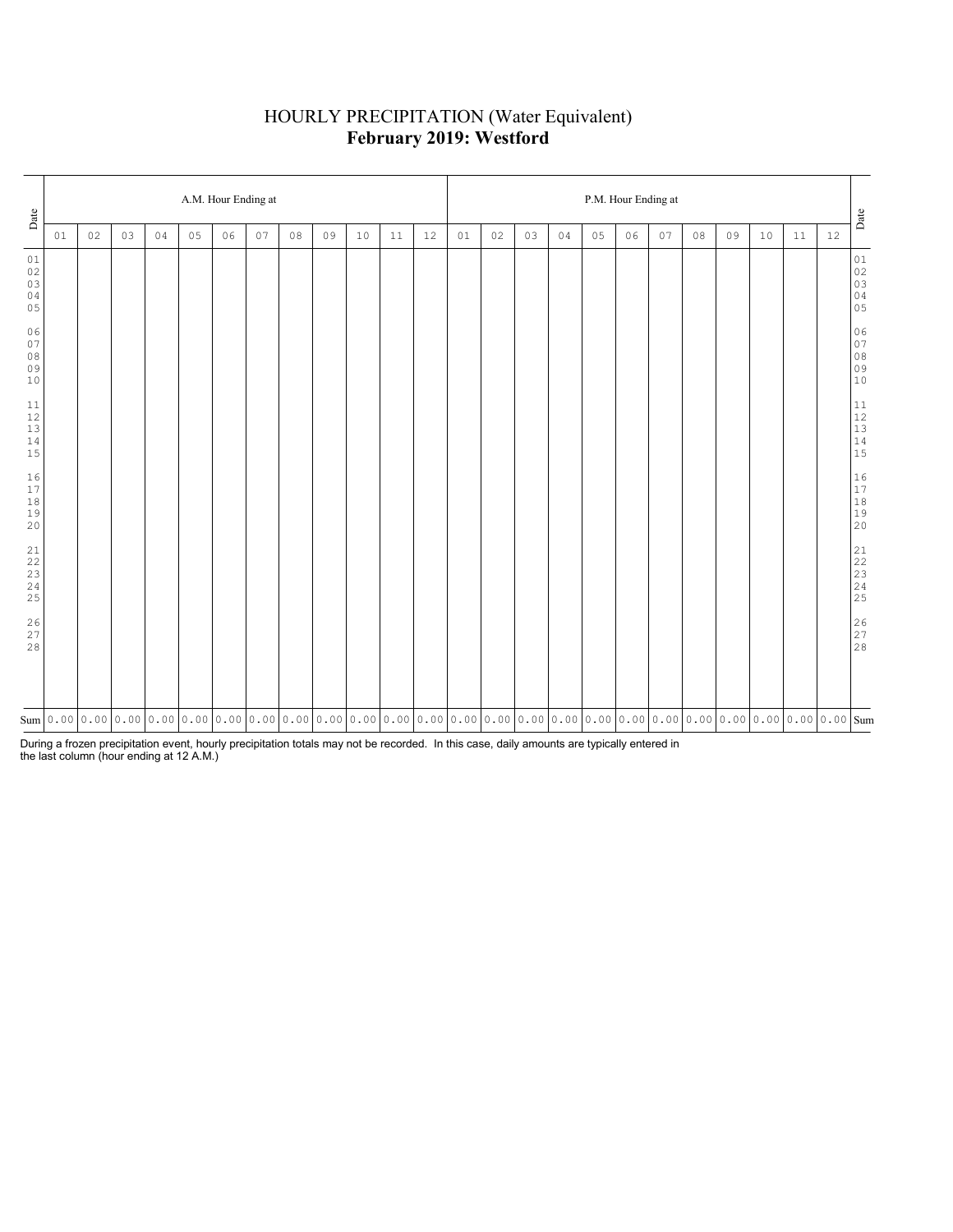## HOUR-BY-HOUR DATA **February 2019: Westford**